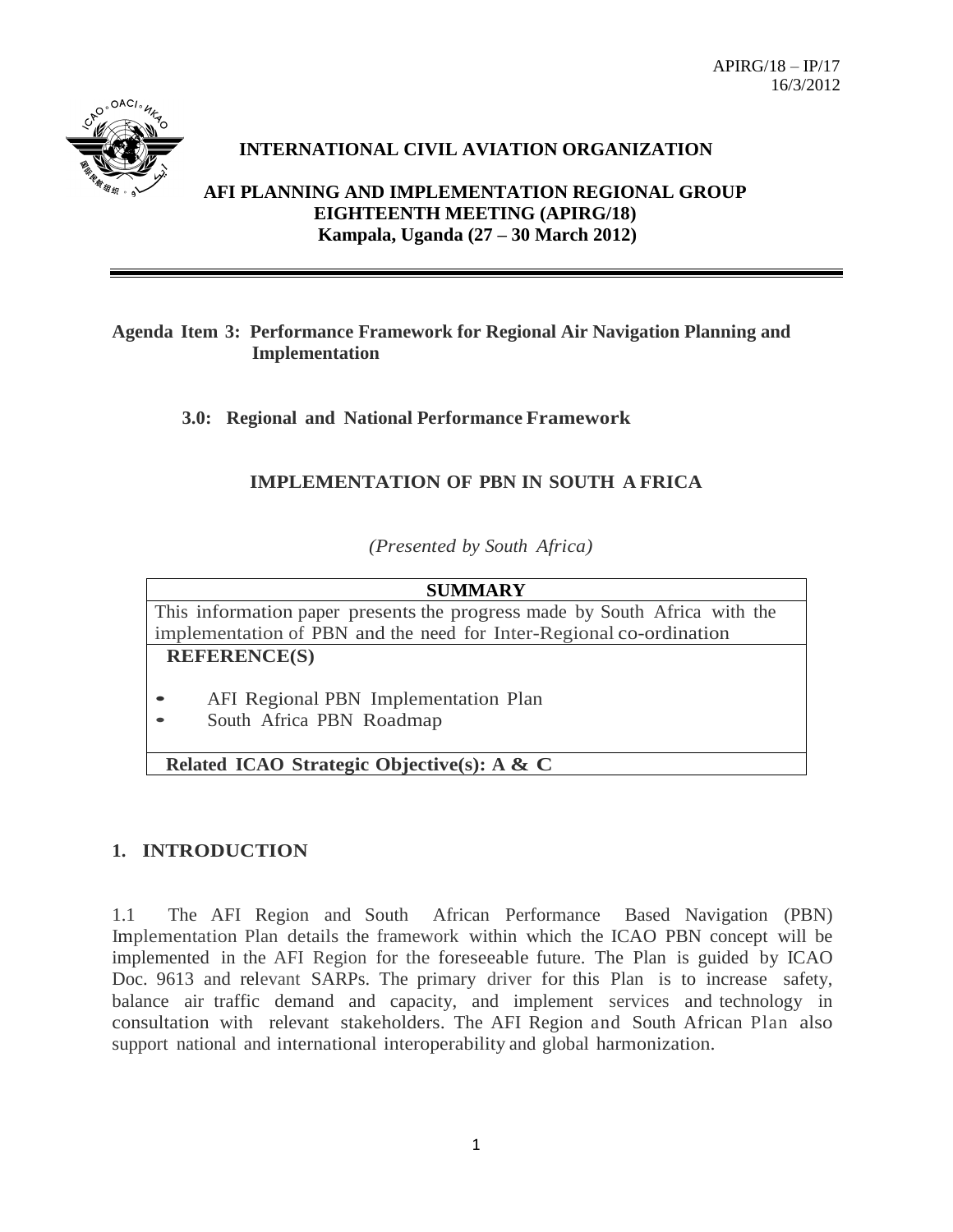### **2. DISCUSSIONS**

2.1 The South African PBN Implementation Team (SAPIT) was created and is responsible for PBN Implementation in South Africa and for the harmonization of National and Regional PBN Implementation Plans.

- 2.2 The following objectives have been set for SAPIT
	- To incorporate draft plans and schedules into a finalized National PBN Implementation plan and present to the PBN Steering Committee for approval;
	- Develop and implement PBN initiatives, work packages and action plans to support the near, medium and long term objectives of the National PBN Roadmap;
	- Track progress of implementation initiatives and report to the PBN Steering Committee;
	- Develop a National Airspace Navigation Specification, supporting the National Airspace Master Plan, Regional and Global initiatives, and submit to the PBN Steering Committee for endorsement and recommendation to the Director-General: Transport for approval;
	- Employ Collaborative Decision Making as a strategy of the PBN Implementation Plan;
	- Identify and propose amendments to Civil Aviation Regulations (CAR) and Technical Standards CATS) in support of near, medium and long term PBN implementation objectives;
	- Identify and deploy change management initiatives to support successful implementation throughout the ATM Community;
	- Develop generic Safety Assessments to be applied in relevant circumstances;
	- Develop ATC/Pilot training plans to ensure the required level of competency and;
	- Conduct periodic reviews of the South African PBN roadmap updating the mid and long term initiatives.

### **3. CONCLUSION**

3.1 By establishing Collaborative Decision making in the AFI Region participating